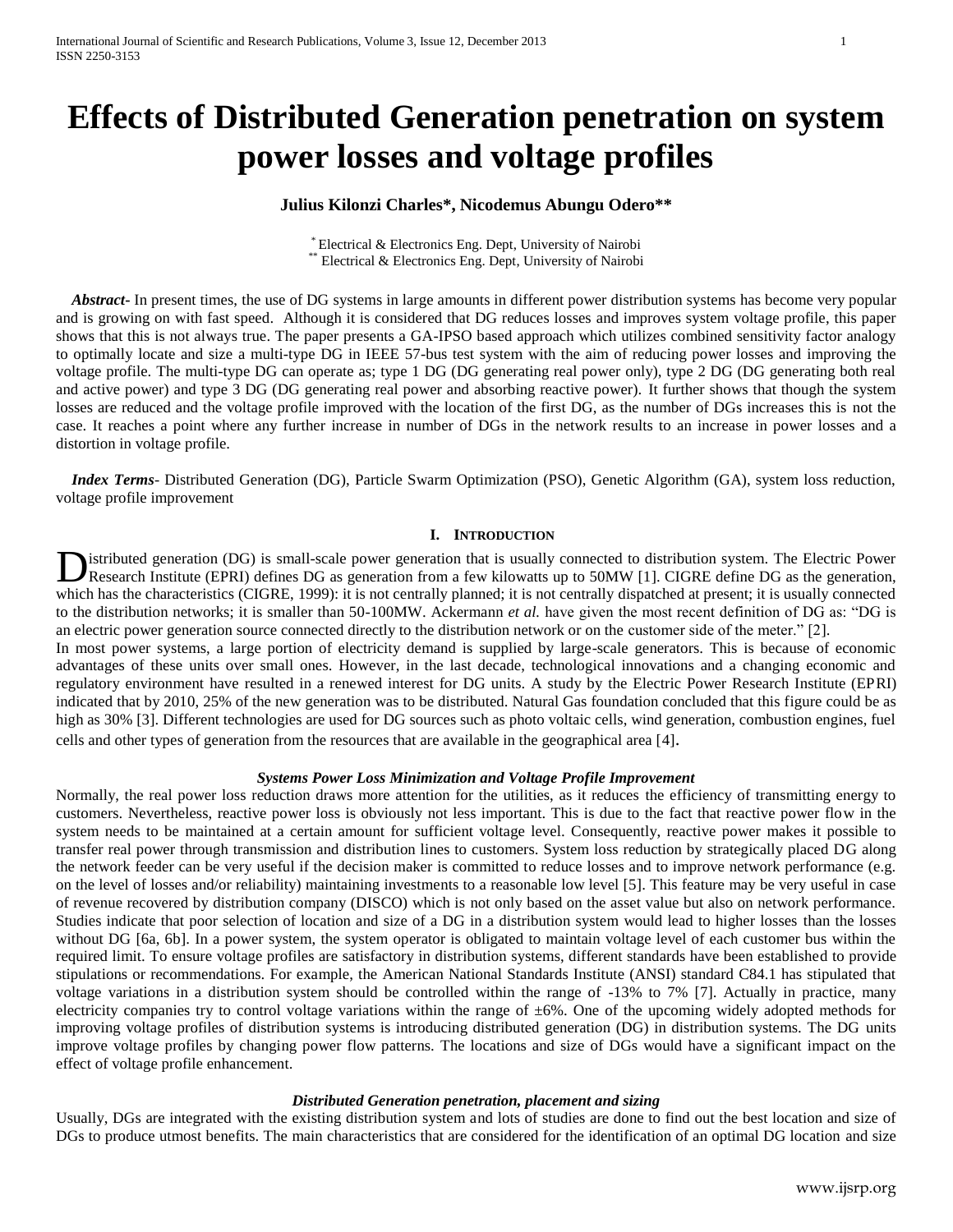are the minimization of transmission loss, maximization of supply reliability and maximization of profit of the distribution companies (DISCOs). Due to extensive costs, the DGs should be allocated properly with optimal size to enhance the system performance in order to minimize the system loss as well as to get some improvements in the voltage profile while maintaining the stability of the system. The effect of placing a DG on network indices usually differs on the basis of its type, location and load at the connection point [8]. Thus interconnection planning of DG to electrical network must consider a number of factors. The factors include DG technology; capacity of DG unit; location of DG connected and network connection type [9, 10].

## **II. FORMULATIONS**

## *Power flow sensitivity factors*

The real and reactive power flow in a line *l* connecting two buses, bus *i* and bus *j* can be expressed as:

$$
P_{ij} = V_i V_j Y_{ij} \cos(\theta_{ij} + \delta_{ij}) - V_i^2 Y_{ij} \cos \theta_{ij}
$$
  

$$
Q_{ij} = -V_i V_j Y_{ij} \sin(\theta_{ij} + \delta_{ij}) + V_i^2 Y_{ij} \sin \theta_{ij} - \frac{V_i^2 Y_{sh}}{2}
$$

From these equations the power flow sensitivity factors can be evaluated using;

$$
\begin{bmatrix}\n\frac{\partial P_{ij}}{\partial P_n} \\
\frac{\partial P_{ij}}{\partial Q_n}\n\end{bmatrix} =\n\begin{bmatrix}\nF_{P-P} \\
F_{P-Q}\n\end{bmatrix} =\n\begin{bmatrix}\nJ^T\n\end{bmatrix}\n\begin{bmatrix}\n\frac{\partial P_{ij}}{\partial S} \\
\frac{\partial P_{ij}}{\partial V}\n\end{bmatrix}\n\qquad\n\begin{bmatrix}\n\frac{\partial Q_{ij}}{\partial P_n} \\
\frac{\partial Q_{ij}}{\partial Q_n}\n\end{bmatrix} =\n\begin{bmatrix}\nF_{Q-P} \\
F_{Q-Q}\n\end{bmatrix} =\n\begin{bmatrix}\nJ^T\n\end{bmatrix}\n\begin{bmatrix}\n\frac{\partial Q_{ij}}{\partial S} \\
\frac{\partial Q_{ij}}{\partial V}\n\end{bmatrix}
$$

#### *Power loss sensitivity factors*

The real and reactive power losses in a line *k* connecting two buses, bus *i* and bus *j* can be expressed as;

$$
P_{L(ij)} = g_{ij} (V_i^2 + V_j^2 - 2V_i V_j \cos \delta_{ij})
$$
  
\n
$$
Q_{L(ij)} = -b_{ij}^{sh} (V_i^2 + V_j^2) - b_{ij} (V_i^2 + V_j^2 - 2V_i V_j \cos \delta_{ij})
$$

From these equations the power flow sensitivity factors can be evaluated using;

$$
\begin{bmatrix}\n\frac{\partial P_{L(ij)}}{\partial P_n} \\
\frac{\partial P_{L(ij)}}{\partial Q_n}\n\end{bmatrix} =\n\begin{bmatrix}\nS_{P-P} \\
S_{P-Q}\n\end{bmatrix} =\n\begin{bmatrix}\nJ^T\n\end{bmatrix}\n\begin{bmatrix}\n\frac{\partial P_{L(ij)}}{\partial \theta} \\
\frac{\partial P_{L(ij)}}{\partial V}\n\end{bmatrix}\n\qquad\n\begin{bmatrix}\n\frac{\partial Q_{L(ij)}}{\partial P_n} \\
\frac{\partial Q_{L(ij)}}{\partial Q_n}\n\end{bmatrix} =\n\begin{bmatrix}\nS_{Q-P} \\
S_{Q-Q}\n\end{bmatrix} =\n\begin{bmatrix}\nJ^T\n\end{bmatrix}\n\begin{bmatrix}\n\frac{\partial Q_{L(ij)}}{\partial \theta} \\
\frac{\partial Q_{L(ij)}}{\partial V}\n\end{bmatrix}
$$

The combined sensitivity factor of each bus is obtained as follows;

$$
CSF_{i}=(F_{P-Pi} \times F_{Q-Pi})+(F_{P-Qi} \times F_{Q-Qi})+(S_{P-Pi} \times S_{Q-Pi})+(S_{P-Qi} \times S_{Q-Qi})
$$

## *Multi-objective function*

The multi-objective index for the performance calculation of distribution systems for DG size and location planning considers the below mentioned indices by giving a weight to each index.

#### *Real power loss reduction index*

Real Power Loss Reduction Index (PLRI) is expressed as:

$$
PLRI = \frac{P_{L(base)} - P_{L(DGi)}}{P_{L(base)}}
$$

#### *Reactive power loss reduction index*

Reactive Power Loss Reduction Index (QLRI) is expressed as;

$$
QLRI = \frac{Q_{L(base)} - Q_{L(DGi)}}{Q_{L(base)}}
$$

## *Voltage profile improvement index*

The Voltage Profile Improvement Index (VPII) is defined as;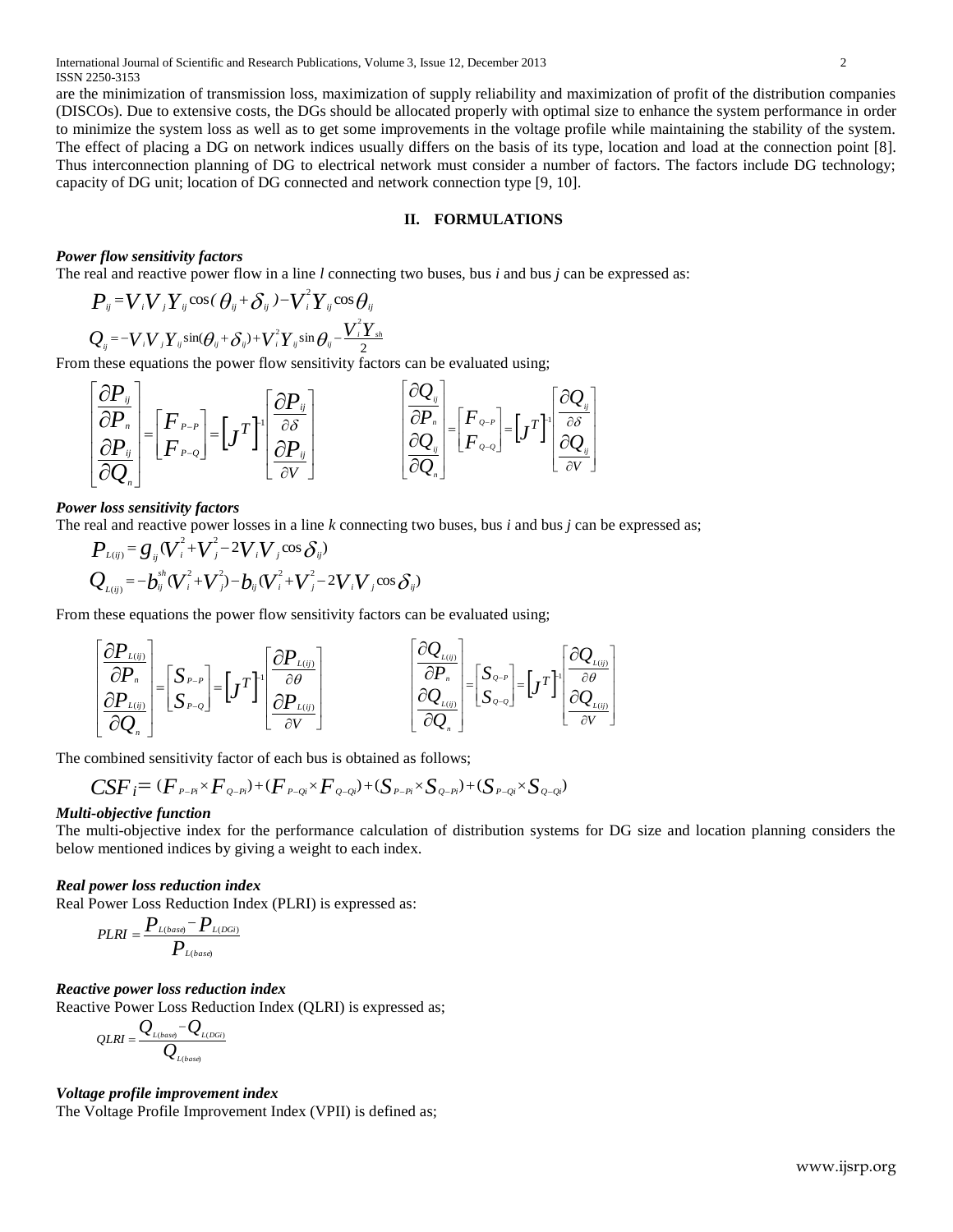International Journal of Scientific and Research Publications, Volume 3, Issue 12, December 2013 3 ISSN 2250-3153

$$
VPII = \frac{1}{\lambda + \max_{1}(|1 - V(n)|)}
$$

### *Multi-objective based problem formulation*

In order to achieve the performance calculation of distributed systems for DG size and location the Multi-Objective Function (MOF) is given by;

 $MOF = w_1PLRI + w_2QLRI + w_3VPII$ 

Where;

 $W_1$ ,  $W_2$  and  $W_3$  are the respective weights assigned to each factor.

The sum of the absolute values of the weights assigned to all the impacts should add up to one. That is;

 $|w_1| + |w_2| + |w_3| = 1$ 

These weights are indicated to give the corresponding importance to each impact indices and depend on the required analysis. The weights vary according to engineer's concerns.

#### **Operational constraints formulation**

The above formulated multi-objective function is minimized subject to various operational constraints so as satisfy the electrical requirements for the distribution network.

## *Load balance constraint*

For each bus, the following load regulations should be satisfied;

$$
P_{\text{gni}} - P_{\text{dni}} - V_{\text{ni}} \sum_{j=1}^{N} V_{\text{nj}} Y_{\text{nj}} \cos(\delta_{\text{ni}} - \delta_{\text{nj}} - \theta_{\text{nj}}) = 0
$$
  

$$
Q_{\text{gni}} - Q_{\text{dni}} - V_{\text{ni}} \sum_{j=1}^{N} V_{\text{nj}} Y_{\text{nj}} \sin(\delta_{\text{ni}} - \delta_{\text{nj}} - \theta_{\text{nj}}) = 0
$$

#### *Real and reactive power generation limit*

This refers to the upper and lower real and reactive power generation limit of generators at bus-i.

$$
P_{si}^{\min} \leq P_{si} \leq P_{si}^{\max}, i = 1, 2, \dots N_s
$$
  

$$
Q_{si}^{\min} \leq Q_{si} \leq Q_{si}^{\max}, i = 1, 2, \dots N_s
$$

#### *Voltage limit*

The voltage must be kept within standard limits at each bus.

$$
\boldsymbol{V}_{i}^{\text{min}} \leq \boldsymbol{V}_{i} \leq \boldsymbol{V}_{i}^{\text{max}}, i = 1, 2, \dots, \boldsymbol{N}_{b}
$$

## *DG real and reactive power generation limit*

This includes the upper and lower real and reactive power generation limit of distributed generators connected at bus-i.

$$
\bm{P}^{\text{min}}_{\text{DGi}} \leq \bm{P}_{\text{DGi}} \leq \bm{P}^{\text{max}}_{\text{DGi}}, i = 1, 2, \dots N_{\text{DG}}
$$
\n
$$
\bm{Q}^{\text{min}}_{\text{DGi}} \leq \bm{Q}_{\text{DGi}} \leq \bm{Q}^{\text{max}}_{\text{DGi}}, i = 1, 2, \dots N_{\text{DG}}
$$

### **III. PROPOSED METHODOLOGY**

The flow chart shown gives the implementation steps of the proposed GA-IPSO based approach for optimal allocation of DG units. System power flow and power loss sensitivity factors have being used in order to come up with the candidate buses for DG location. The results of these sensitivity factors are then passed to GA which gives possible DG sizes for each location. This is done by randomly initializing the DG sizes for each location and then optimizing these values using a predefined multi-objective function. The output of the GA algorithm is handed over to the IPSO for further optimization. The GA output which is handed to IPSO comprise of some sets of solutions each having a DG location and the associated DG size. IPSO then uses these GA optimized results as its set of initial particles. This assists to achieve faster convergence.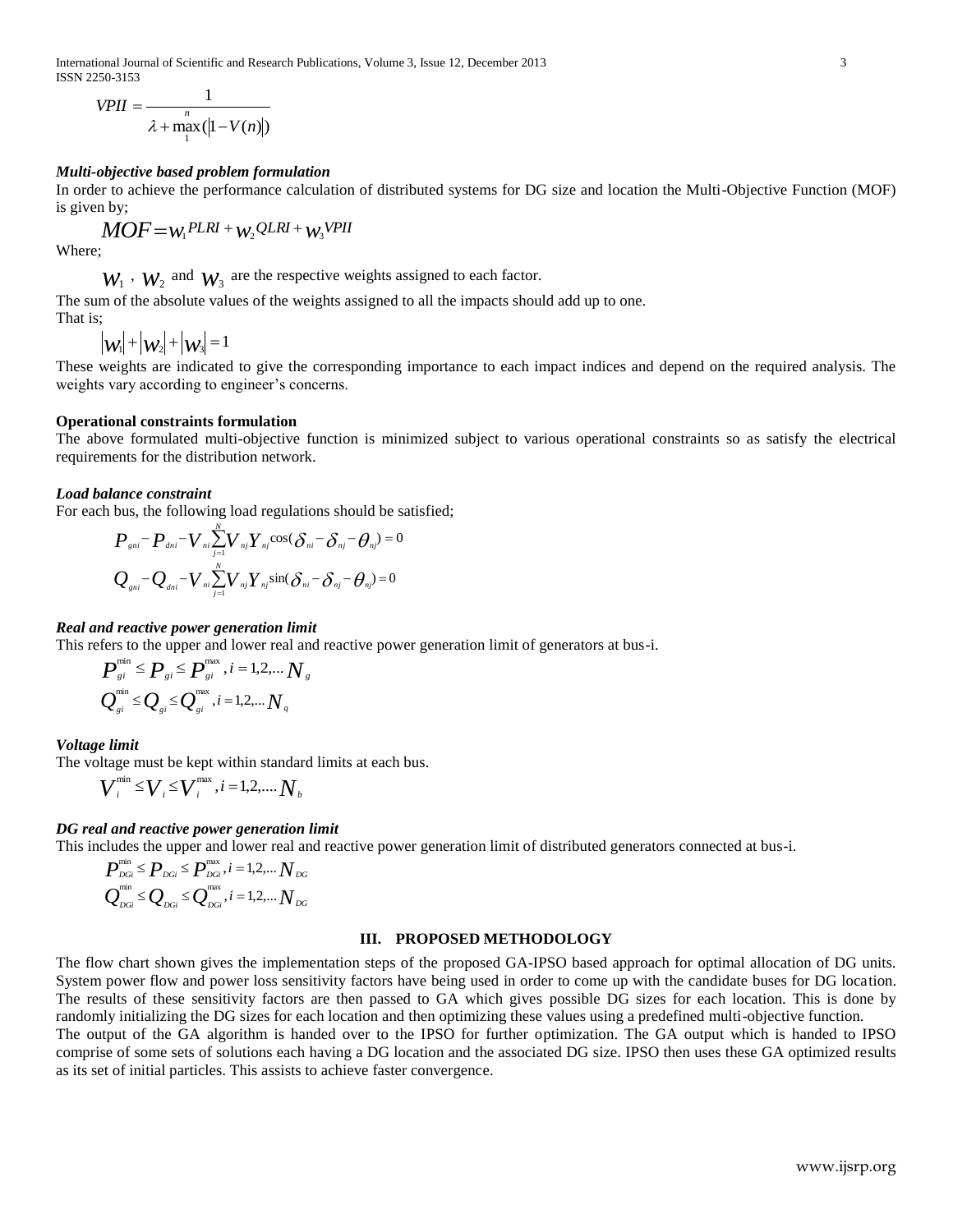

Figure 1: A flowchart for the proposed methodology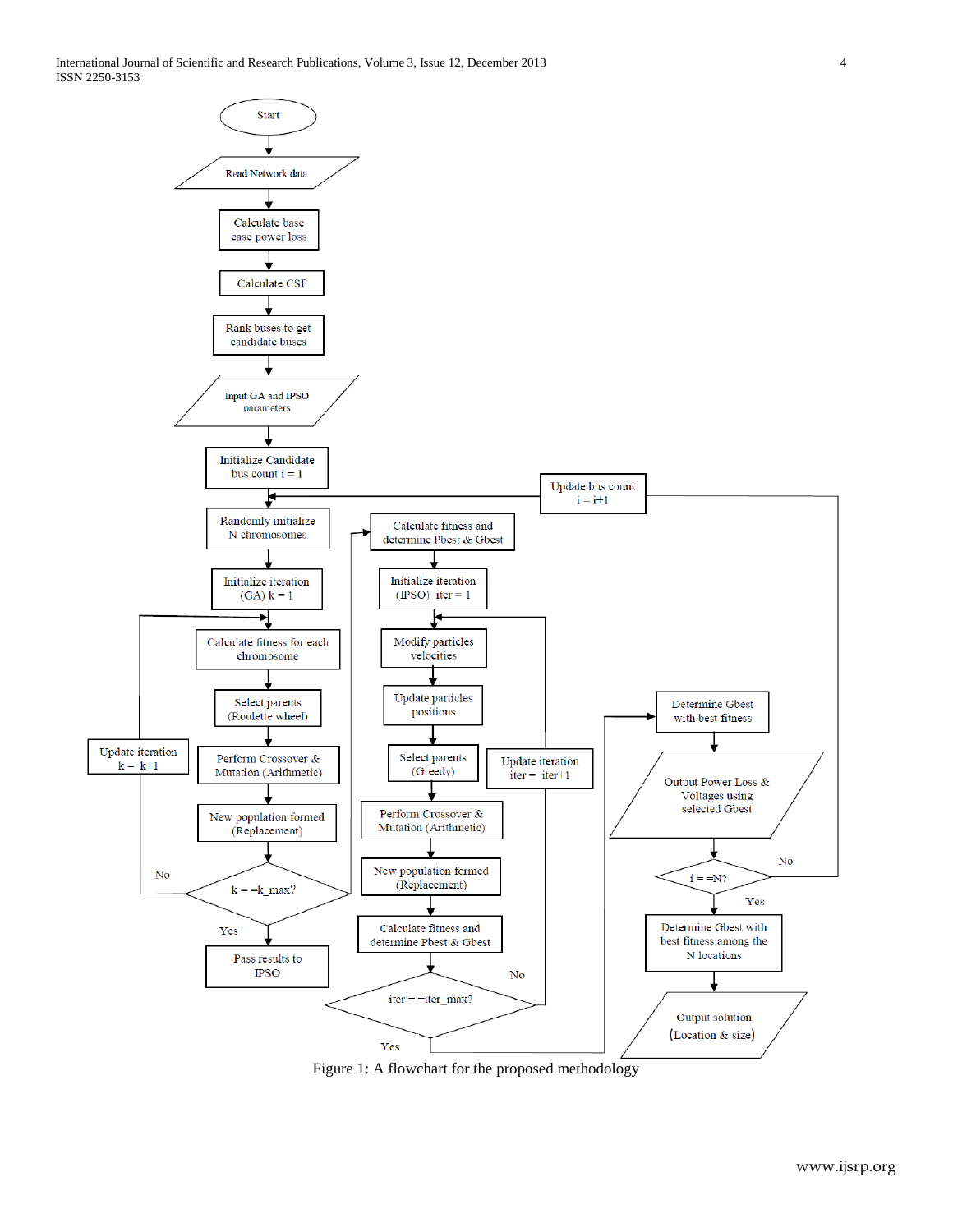# **IV. RESULTS AND DISCUSSIONS**

The number of DGs to be included in a power network can be limited by several factors. The two main factors are the undesirable effects on power system parameters and the economical factors. This research was mainly concerned with the system power losses and the voltage profile of the network and thus the effects of DG penetration on these system parameters have been investigated. Having considered both an interconnected and radial distribution networks and verified the robust of the method [11], the researchers chose an IEEE 57-bus test system for this study. The DG limits were taken to be as follows; 0MW - 48MW for real power limit (Type 1, 2 and 3 DGs), 0Mvar – 12Mvar for reactive power limit (Type 2 DG) and -12Mvar – 0Mvar for reactive power limit (Type 3 DG).

|                         | Combined                                     | Type 1 DG                     |                                   |                               | Type 2 DG                               | Type 3 DG                     |                                         |
|-------------------------|----------------------------------------------|-------------------------------|-----------------------------------|-------------------------------|-----------------------------------------|-------------------------------|-----------------------------------------|
| Candidate<br><b>Bus</b> | <b>Sensitivity</b><br><b>Factor</b><br>(CSF) | <b>Best</b><br><b>Fitness</b> | Optimal<br><b>DG Size</b><br>(MW) | <b>Best</b><br><b>Fitness</b> | Optimal<br><b>DG Size</b><br>(MW+jMVar) | <b>Best</b><br><b>Fitness</b> | Optimal<br><b>DG Size</b><br>(MW-jMVar) |
| 20                      | 2.1061                                       | 0.9353                        | 33.2021                           | 0.926                         | 37.6749+j11.9859                        | 0.9353                        | 32.7253-j0.001                          |
| 21                      | 2.8008                                       | 0.9004                        | 46.5596                           | 0.8836                        | 48.0000+j10.4589                        | 0.9013                        | 48.0000-j1.5419                         |
| 22                      | 2.8791                                       | 0.8746                        | 46.8139                           | 0.8611                        | 47.9106+j6.3397                         | 0.8777                        | 48.0000-j6.1658                         |
| 23                      | 2.9762                                       | 0.8766                        | 47.3897                           | 0.866                         | 45.8303+j4.6948                         | 0.8831                        | 46.0081-j7.5359                         |
| 24                      | 3.2714                                       | 0.8922                        | 47.4899                           | 0.8909                        | 45.2434+j9.8077                         | 0.897                         | 47.9426-j6.2209                         |
| 25                      | 5.4205                                       | 0.9045                        | 42.6524                           | 0.894                         | 39.1268+111.7171                        | 0.9057                        | 35.988-j0.0013                          |
| 26                      | 3.1434                                       | 0.8924                        | 47.0261                           | 0.8878                        | 47.9842+111.4922                        | 0.8924                        | 47.9842-j0.5083                         |
| 30                      | 6.3047                                       | 0.9117                        | 34.919                            | 0.8988                        | 41.4083+j11.9527                        | 0.9127                        | 30.4329-j0.001                          |
| 31                      | 7.8862                                       | 0.9158                        | 28.9128                           | 0.911                         | 28.6948+j3.3142                         | 0.9251                        | 21.8681-j3.1198                         |
| 32                      | 8.4795                                       | 0.9101                        | 33.9803                           | 0.892                         | 40.9075+j10.5395                        | 0.9109                        | 32.1819-j0.2996                         |
| 33                      | 8.608                                        | 0.9164                        | 30.8295                           | 0.8982                        | 35.4590+i12.0000                        | 0.9164                        | 31.3338-j0.001                          |
| 34                      | 5.4583                                       | 0.8809                        | 42.2194                           | 0.8659                        | 48.0000+j10.2438                        | 0.8809                        | 47.3603-j0.8602                         |
| 35                      | 5.0239                                       | 0.87                          | 47.9067                           | 0.8666                        | 48.0000+j3.5331                         | 0.8864                        | 47.9929-j8.4063                         |
| 36                      | 4.5135                                       | 0.8647                        | 47.2636                           | 0.8518                        | 47.6629+111.9389                        | 0.8647                        | 47.6629-j0.0618                         |
| 37                      | 4.0675                                       | 0.8703                        | 43.7156                           | 0.8665                        | 43.7301+16.0236                         | 0.8806                        | 43.7301-j5.9769                         |
| 38                      | 2.533                                        | 0.8725                        | 46.9809                           | 0.8596                        | 48.0000+j5.4762                         | 0.8755                        | 48.0000-j6.8463                         |
| 39                      | 4.1402                                       | 0.8713                        | 47.1203                           | 0.8605                        | 47.9977+j7.6497                         | 0.8837                        | 48.0000-j7.2272                         |
| 40                      | 4.4436                                       | 0.8729                        | 47.9143                           | 0.8589                        | 47.9997+111.7857                        | 0.8729                        | 47.6203-j1.1514                         |
| 42                      | 2.2378                                       | 0.9017                        | 43.569                            | 0.898                         | 38.8838+112.0000                        | 0.9037                        | 38.8838-j0.001                          |
| 48                      | 2.0026                                       | 0.881                         | 47.1642                           | 0.8678                        | 48.0000+j11.2684                        | 0.881                         | 48.0000-j0.7325                         |
| 56                      | 2.8485                                       | 0.8758                        | 47.7474                           | 0.8714                        | 46.7052+j11.9966                        | 0.8758                        | 46.7052-j0.0044                         |
| 57                      | 3.3324                                       | 0.9003                        | 43.0099                           | 0.8879                        | 46.8758+j11.8312                        | 0.9003                        | 42.9512-j1.3107                         |

Table 1: Results for CSF, Fitness and optimal DG sizes for Multi-type DGs located on chosen candidate buses

After calculating the combined sensitivity factors, the buses were arranged in order of sensitivity and those with a factor of more than 2.0 were selected as the candidate buses. Table 1 shows the results of the optimal DG sizes for each respective candidate location and the associated best fitness achieved for all the three types of DGs. Both real and reactive power losses are considered in while investigating the effect of DG penetration on system power losses. The number of DGs was assumed to increase from one, two, three and then four. This was done sequentially ensuring that the candidate bus with the most optimal size was chosen first followed with the others in the same order. Thus the most optimal DG location and size was included in the four cases.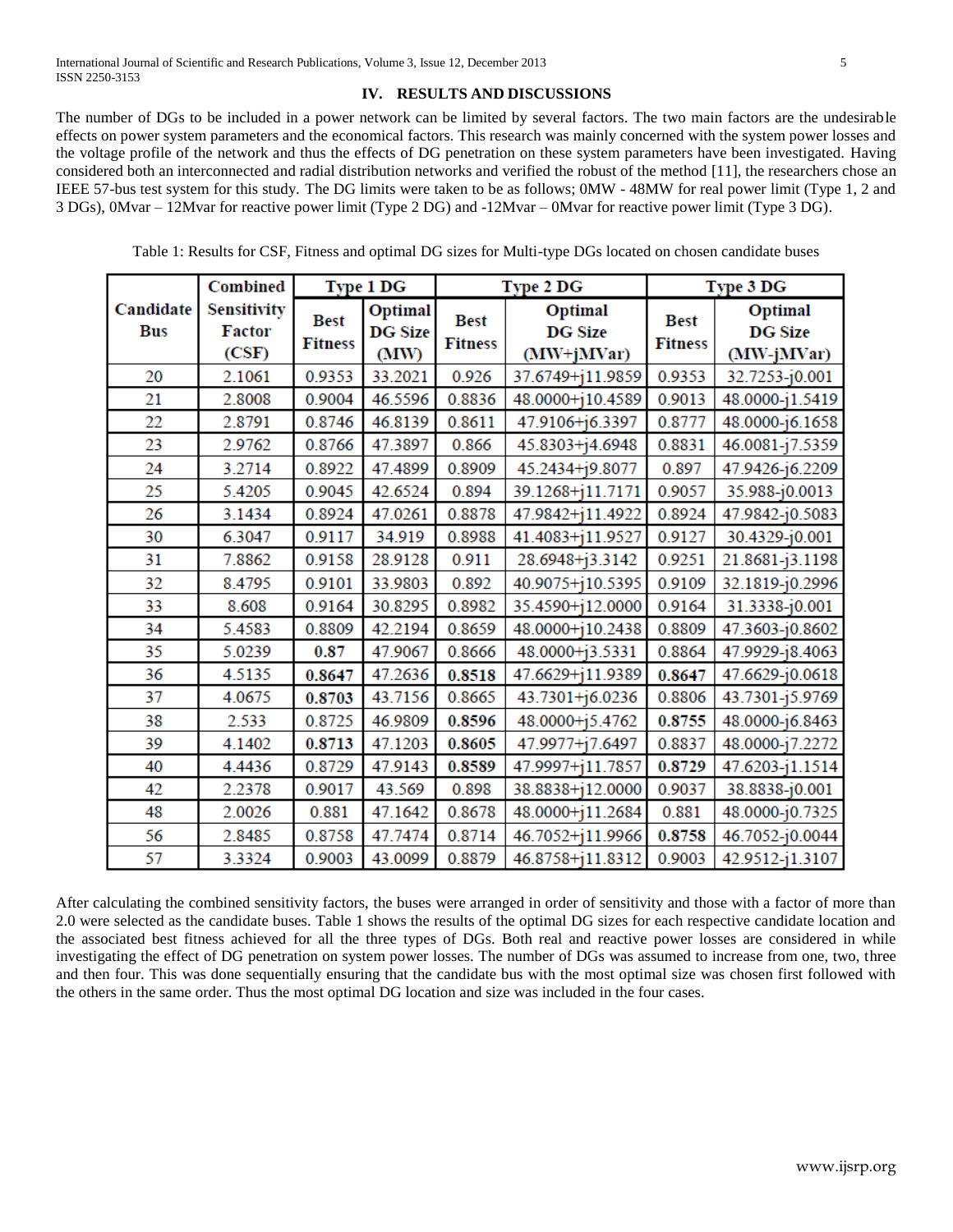## *Effects of DG penetration on power system losses*

| <b>Number</b><br>of DGs | Bus<br>No. | <b>DG Size</b> | <b>Power Losses</b> |             | <b>Power Loss</b><br><b>Reduction</b> |             | % Power Loss<br><b>Reduction</b> |       |
|-------------------------|------------|----------------|---------------------|-------------|---------------------------------------|-------------|----------------------------------|-------|
|                         |            | <b>MW</b>      | <b>MW</b>           | <b>Mvar</b> | <b>MW</b>                             | <b>Mvar</b> | %MW                              | %Mvar |
| One                     | 36         | 47.2636        | 22.583              | 131.751     | 5.46                                  | 21.98       | 19.47                            | 14.3  |
| Two                     | 36         | 47.2636        | 22.178              | 120.69      | 5.865                                 | 33.041      | 20.91                            | 21.49 |
|                         | 35         | 47.9067        |                     |             |                                       |             |                                  |       |
| <b>Three</b>            | 36         | 47.2636        | 23.818              | 116.903     | 4.225                                 | 36.828      | 15.07                            | 23.96 |
|                         | 35         | 47.9067        |                     |             |                                       |             |                                  |       |
|                         | 37         | 43.7156        |                     |             |                                       |             |                                  |       |
| Four                    | 36         | 47.2636        | 28.846              | 120.153     | $-0.803$                              | 33.578      | $-2.86$                          | 21.84 |
|                         | 35         | 47.9067        |                     |             |                                       |             |                                  |       |
|                         | 37         | 43.7156        |                     |             |                                       |             |                                  |       |
|                         | 39         | 47.1203        |                     |             |                                       |             |                                  |       |

Table 2: Effects of type 1 DG penetration on system power losses

Table 3: Effects of type 2 DG penetration on system power losses

| <b>Number</b><br>of DGs | <b>Bus</b><br>No. | <b>DG Size</b>   | <b>Power Losses</b> |             | <b>Power Loss</b><br><b>Reduction</b> |             | % Power Loss<br><b>Reduction</b> |           |
|-------------------------|-------------------|------------------|---------------------|-------------|---------------------------------------|-------------|----------------------------------|-----------|
|                         |                   | $MW+iMVar$       | <b>MW</b>           | <b>Mvar</b> | <b>MW</b>                             | <b>Mvar</b> | $\%$ MW                          | $\%$ Mvar |
| One                     | 36                | 47.6629+j11.9389 | 21.764              | 131.309     | 6.279                                 | 22.422      | 22.39                            | 14.59     |
| Two                     | 36                | 47.6629+j11.9389 | 21.216              | 122.358     | 6.827                                 | 31.373      | 24.34                            | 20.41     |
|                         | 40                | 47.9997+j11.7857 |                     |             |                                       |             |                                  |           |
| <b>Three</b>            | 36                | 47.6629+j11.9389 | 19.137              | 112.787     | 8.906                                 | 40.944      | 31.76                            | 26.63     |
|                         | 40                | 47.9997+j11.7857 |                     |             |                                       |             |                                  |           |
|                         | 38                | $48 + j5.4762$   |                     |             |                                       |             |                                  |           |
| <b>Four</b>             | 36                | 47.6629+j11.9389 | 22.023              | 113.789     | 6.02                                  | 39.942      | 21.47                            | 25.98     |
|                         | 40                | 47.9997+j11.7857 |                     |             |                                       |             |                                  |           |
|                         | 38                | $48 + j5.4762$   |                     |             |                                       |             |                                  |           |
|                         | 39                | 47.9977+j7.6497  |                     |             |                                       |             |                                  |           |

Table 4: Effects of type 3 DG penetration on system power losses

| <b>Number</b><br>of DGs | Bus<br>No. | <b>DG Size</b>      | <b>Power Losses</b> |             | <b>Power Loss</b><br><b>Reduction</b> |             | % Power Loss<br><b>Reduction</b> |          |
|-------------------------|------------|---------------------|---------------------|-------------|---------------------------------------|-------------|----------------------------------|----------|
|                         |            | MW-jMVar            | <b>MW</b>           | <b>Mvar</b> | <b>MW</b>                             | <b>Mvar</b> | $\%$ MW                          | $%$ Mvar |
| One                     | 36         | 47.6629-j0.0618     | 22.566              | 131.621     | 5.477                                 | 22.11       | 19.53                            | 14.38    |
| Two                     | 36         | 47.6629-j0.0618     | 22.345              | 121.093     | 5.698                                 | 32.638      | 20.32                            | 21.23    |
|                         | 40         | 47.6203-j1.1514     |                     |             |                                       |             |                                  |          |
| <b>Three</b>            | 36         | 47.6629-j0.0618     | 20.104              | 111.248     | 7.939                                 | 42.483      | 28.31                            | 27.63    |
|                         | 40         | $47.6203 - 11.1514$ |                     |             |                                       |             |                                  |          |
|                         | 38         | $48 - 16.8463$      |                     |             |                                       |             |                                  |          |
| <b>Four</b>             | 36         | 47.6629-j0.0618     | 22.656              | 107.823     | 5.387                                 | 45.908      | 19.21                            | 29.86    |
|                         | 40         | 47.6203-j1.1514     |                     |             |                                       |             |                                  |          |
|                         | 38         | $48 - j6.8463$      |                     |             |                                       |             |                                  |          |
|                         | 56         | 46.7052-j0.0044     |                     |             |                                       |             |                                  |          |

As it can be seen from table 2 the introduction of only one type 1 DG on bus 36 reduced the real power losses from the base case scenario of 28.043MW to 22.583MW and the reactive losses from 153.731Mvar to 131.751Mvar. The inclusion of the second DG in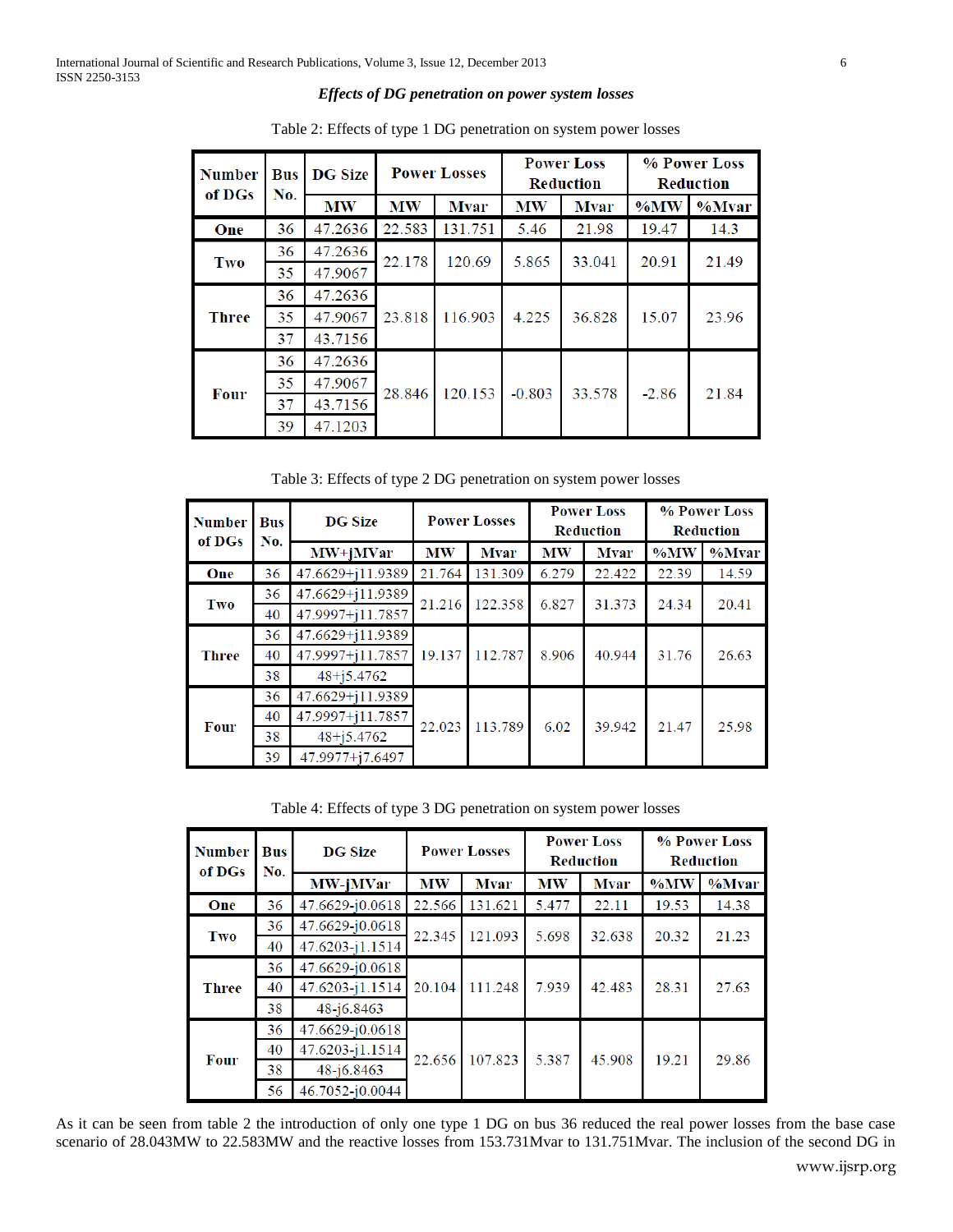the system further reduced both real and reactive power losses to 22.178MW and 120.69Mvar. The introduction of the third DG reduces only the reactive power losses to 116.903Mvar while on the other hand results to an increase in the real power losses to 23.818MW though this value is still less than the base case real power loss value. It is also of interest to note that the inclusion of the fourth DG in the system results to increase in both real and reactive power losses. As a matter of fact the real power losses are increased to a value greater than the case without DG in the network. Thus when considering this type of DG the optimal number of DGs to be placed in this case is two when considering real power losses reduction and three when considering reactive power losses only. This is because the introduction of an additional DG results to an increase in the power losses from the previous case.

From the results in table 3, the introduction of the first optimally placed and sized type 2 DG in the network reduced the real power losses from the base case value of 28.043MW to 21.764MW and the reactive power losses from 153.731Mvar to 131.309Mvar. The inclusion of the second and third DG in the network further reduces the real power losses to 21.216MW and 19.137MW and the reactive power losses to 122.358Mvar and 112.787Mvar respectively. It is evident that the introduction of the fourth DG in the network increases both real and reactive power losses in the system from the previous case. Thus the optimal number of DGs for real reactive power loss reduction when considering this type of DG was determined to be three.

The optimal placement and sizing of the first type 3 DG in the network results to a decrease in real power losses of the system from a base case loss of 28.043MW to 22.566MW and reactive power losses from 153.731Mvar to 131.621Mvar as shown in table 4. The introduction of the second and third DGs in the network further reduces the real power losses to 22.345MW and 20.104MW and reactive power losses to 121.093Mvar and 111.248Mvar respectively. It is important to note that though the inclusion of the fourth DG in the network results to a further reduction in reactive power losses to 107.823Mvar, it results to an increase of real power losses from the previous 20.104MW to 22.656MW though this value is still less than the base case real power loss value. Thus the optimal number of DGs in the system is three when considering real power losses but all the four DGs can be included in the network if the objective is to reduce reactive power losses.



Figure 2: A graph of the lowest bus voltages for different DG types and DG numbers



Figure 3: A graph of the highest bus voltages for different DG types and DG numbers